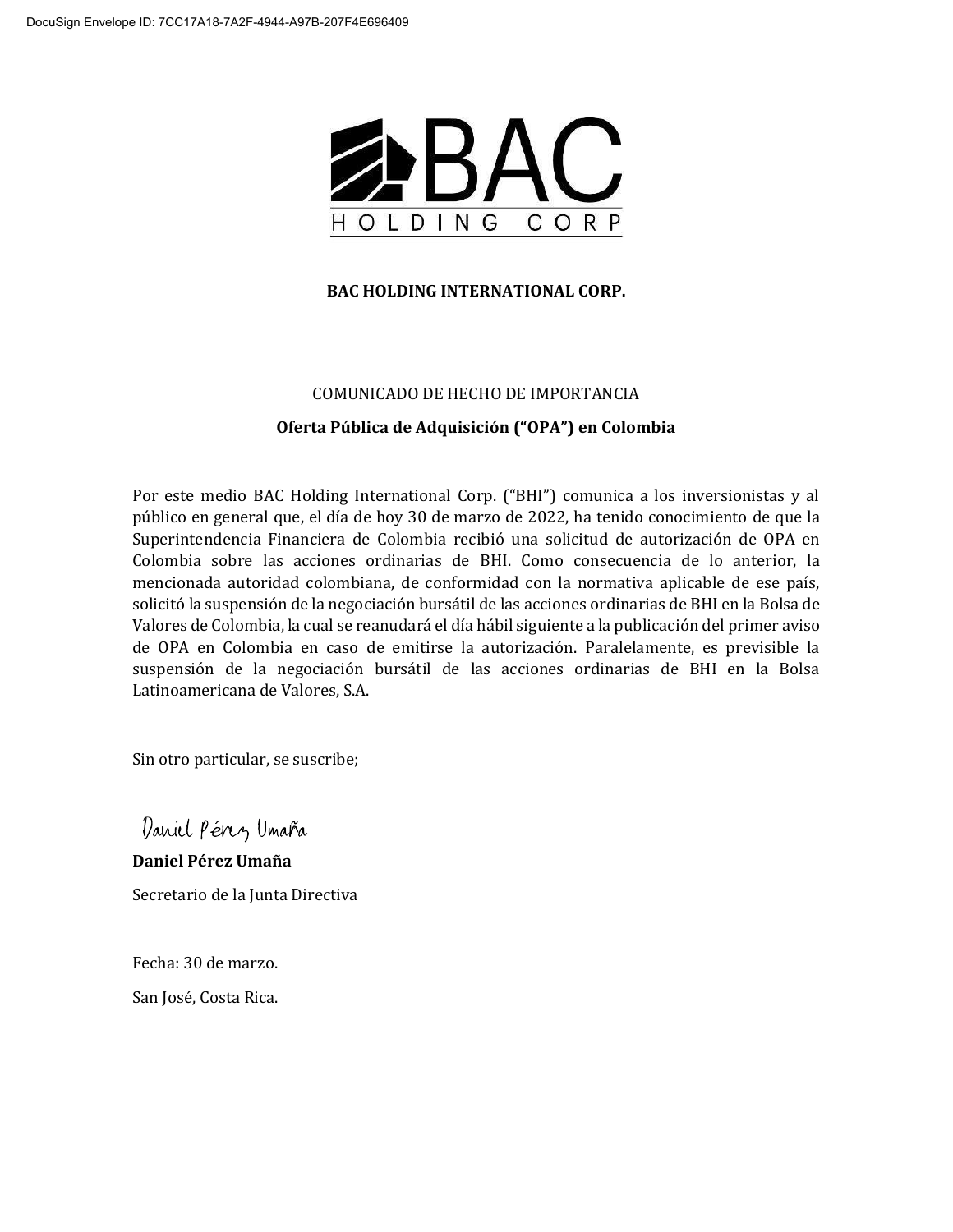# **DocuSign®**

| Certificado de finalización                                                                                |                                           |                                     |
|------------------------------------------------------------------------------------------------------------|-------------------------------------------|-------------------------------------|
| Identificador del sobre: 7CC17A187A2F4944A97B207F4E696409<br>Estado: Completado                            |                                           |                                     |
| Asunto: Please DocuSign: 2022-03-30 Hecho de Importancia Latinex OPA Colombia - V4.docx                    |                                           |                                     |
| Sobre de origen:                                                                                           |                                           |                                     |
| Páginas del documento: 1                                                                                   | Firmas: 1                                 | Autor del sobre:                    |
| Páginas del certificado: 5                                                                                 | Iniciales: 0                              | Alejandro Pacheco Saborio           |
| Firma guiada: Activado                                                                                     |                                           | Edificio B1-3 Calle Blancos         |
| Sello del identificador del sobre: Activado                                                                |                                           | San Jose, Goicoechea 10803          |
| Zona horaria: (UTC-06:00) Centroamérica                                                                    |                                           | alejandro.pacheco@baccredomatic.com |
|                                                                                                            |                                           | Dirección IP: 167.250.194.65        |
| Seguimiento de registro                                                                                    |                                           |                                     |
| Estado: Original                                                                                           | Titular: Alejandro Pacheco Saborio        | Ubicación: DocuSign                 |
| 30/03/2022 18:14:42                                                                                        | alejandro.pacheco@baccredomatic.com       |                                     |
| Eventos de firmante                                                                                        | Firma                                     | Fecha y hora                        |
| Daniel Pérez Umaña                                                                                         |                                           | Enviado: 30/03/2022 18:15:19        |
| dperez@baccredomatic.com                                                                                   | Daniel Pénz Umaña                         | Visto: 30/03/2022 18:16:52          |
| Nivel de seguridad: Correo electrónico,                                                                    |                                           | Firmado: 30/03/2022 18:50:56        |
| Autenticación de cuenta (opcional)                                                                         |                                           |                                     |
|                                                                                                            | Adopción de firma: Estilo preseleccionado |                                     |
|                                                                                                            | Utilizando dirección IP: 186.176.31.28    |                                     |
|                                                                                                            | Firmado con un dispositivo móvil          |                                     |
| Información sobre confidencialidad de registros y firmas electrónicos:<br>Aceptado: 30/03/2022 18:16:52    |                                           |                                     |
| ID: 0b2375f8-97f7-49f4-800b-e1de7e9f8659                                                                   |                                           |                                     |
| Eventos de firmante en persona                                                                             | <b>Firma</b>                              | Fecha y hora                        |
| Eventos de entrega al editor                                                                               | <b>Estado</b>                             | Fecha y hora                        |
| Eventos de entrega al agente                                                                               | <b>Estado</b>                             | Fecha y hora                        |
| Eventos de entrega al intermediario                                                                        | <b>Estado</b>                             | Fecha y hora                        |
|                                                                                                            |                                           |                                     |
| Eventos de entrega certificada                                                                             | <b>Estado</b>                             | Fecha y hora                        |
| Eventos de copia de carbón                                                                                 | <b>Estado</b>                             | Fecha y hora                        |
| Paola Mata Guzmán                                                                                          | <b>Copiado</b>                            | Enviado: 30/03/2022 18:50:57        |
| paola.mata@baccredomatic.com                                                                               |                                           | Visto: 30/03/2022 18:56:05          |
| Nivel de seguridad: Correo electrónico,<br>Autenticación de cuenta (opcional)                              |                                           |                                     |
| Información sobre confidencialidad de registros y firmas electrónicos:<br>No ofrecido a través de DocuSign |                                           |                                     |
| <b>Eventos del testigo</b>                                                                                 | <b>Firma</b>                              | Fecha y hora                        |
| Eventos de notario                                                                                         | <b>Firma</b>                              | Fecha y hora                        |
| Eventos de resumen de sobre                                                                                | <b>Estado</b>                             | Marcas de tiempo                    |
| Sobre enviado                                                                                              | Con hash/cifrado                          | 30/03/2022 18:15:19                 |
| Certificado entregado                                                                                      | Seguridad comprobada                      | 30/03/2022 18:16:52                 |
| Firma completa                                                                                             | Seguridad comprobada                      | 30/03/2022 18:50:56                 |
| Completado                                                                                                 | Seguridad comprobada                      | 30/03/2022 18:50:57                 |
|                                                                                                            |                                           |                                     |
| Eventos del pago                                                                                           | <b>Estado</b>                             | Marcas de tiempo                    |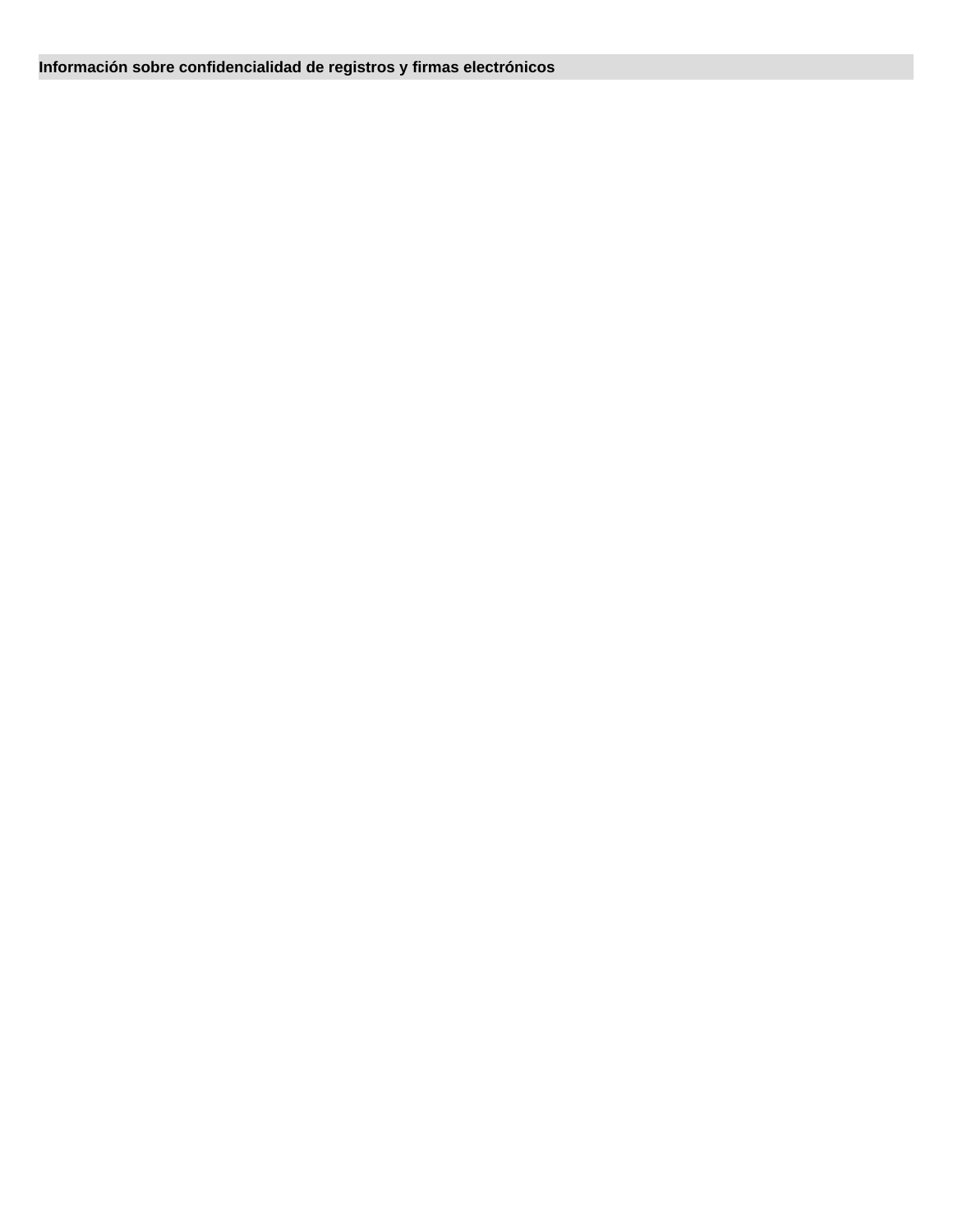# **ELECTRONIC RECORD AND SIGNATURE DISCLOSURE**

From time to time, BAC LATAM SSC S.A (we, us or Company) may be required by law to provide to you certain written notices or disclosures. Described below are the terms and conditions for providing to you such notices and disclosures electronically through the DocuSign system. Please read the information below carefully and thoroughly, and if you can access this information electronically to your satisfaction and agree to this Electronic Record and Signature Disclosure (ERSD), please confirm your agreement by selecting the check-box next to 'I agree to use electronic records and signatures' before clicking 'CONTINUE' within the DocuSign system.

# **Getting paper copies**

At any time, you may request from us a paper copy of any record provided or made available electronically to you by us. You will have the ability to download and print documents we send to you through the DocuSign system during and immediately after the signing session and, if you elect to create a DocuSign account, you may access the documents for a limited period of time (usually 30 days) after such documents are first sent to you. After such time, if you wish for us to send you paper copies of any such documents from our office to you, you will be charged a \$0.00 per-page fee. You may request delivery of such paper copies from us by following the procedure described below.

#### **Withdrawing your consent**

If you decide to receive notices and disclosures from us electronically, you may at any time change your mind and tell us that thereafter you want to receive required notices and disclosures only in paper format. How you must inform us of your decision to receive future notices and disclosure in paper format and withdraw your consent to receive notices and disclosures electronically is described below.

# **Consequences of changing your mind**

If you elect to receive required notices and disclosures only in paper format, it will slow the speed at which we can complete certain steps in transactions with you and delivering services to you because we will need first to send the required notices or disclosures to you in paper format, and then wait until we receive back from you your acknowledgment of your receipt of such paper notices or disclosures. Further, you will no longer be able to use the DocuSign system to receive required notices and consents electronically from us or to sign electronically documents from us.

# **All notices and disclosures will be sent to you electronically**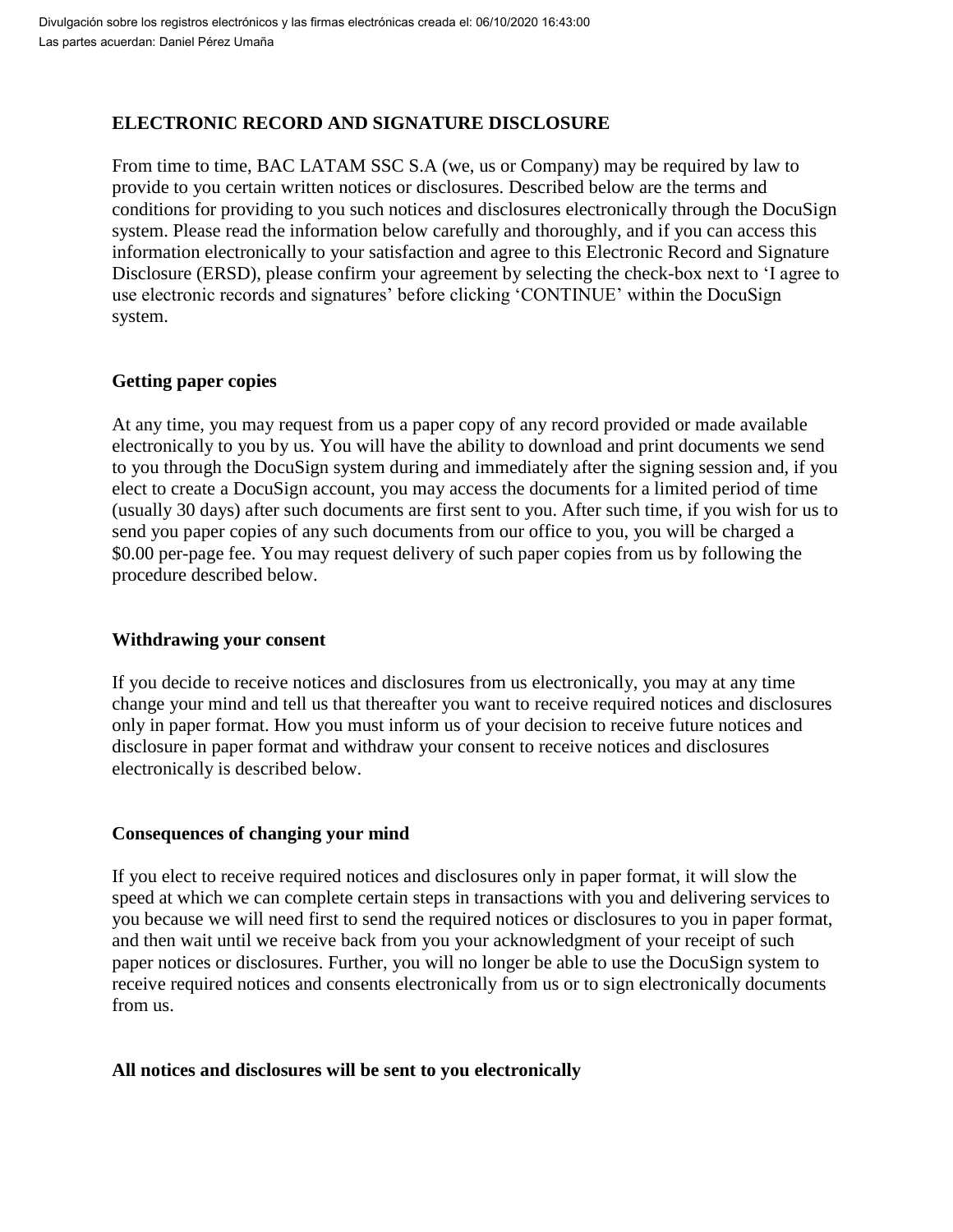Unless you tell us otherwise in accordance with the procedures described herein, we will provide electronically to you through the DocuSign system all required notices, disclosures, authorizations, acknowledgements, and other documents that are required to be provided or made available to you during the course of our relationship with you. To reduce the chance of you inadvertently not receiving any notice or disclosure, we prefer to provide all of the required notices and disclosures to you by the same method and to the same address that you have given us. Thus, you can receive all the disclosures and notices electronically or in paper format through the paper mail delivery system. If you do not agree with this process, please let us know as described below. Please also see the paragraph immediately above that describes the consequences of your electing not to receive delivery of the notices and disclosures electronically from us.

# **How to contact BAC LATAM SSC S.A:**

You may contact us to let us know of your changes as to how we may contact you electronically, to request paper copies of certain information from us, and to withdraw your prior consent to receive notices and disclosures electronically as follows: To contact us by email send messages to: fleivac@baccredomatic.com

# **To advise BAC LATAM SSC S.A of your new email address**

To let us know of a change in your email address where we should send notices and disclosures electronically to you, you must send an email message to us at fleivac@baccredomatic.com and in the body of such request you must state: your previous email address, your new email address. We do not require any other information from you to change your email address.

If you created a DocuSign account, you may update it with your new email address through your account preferences.

# **To request paper copies from BAC LATAM SSC S.A**

To request delivery from us of paper copies of the notices and disclosures previously provided by us to you electronically, you must send us an email to fleivac@baccredomatic.com and in the body of such request you must state your email address, full name, mailing address, and telephone number. We will bill you for any fees at that time, if any.

#### **To withdraw your consent with BAC LATAM SSC S.A**

To inform us that you no longer wish to receive future notices and disclosures in electronic format you may: